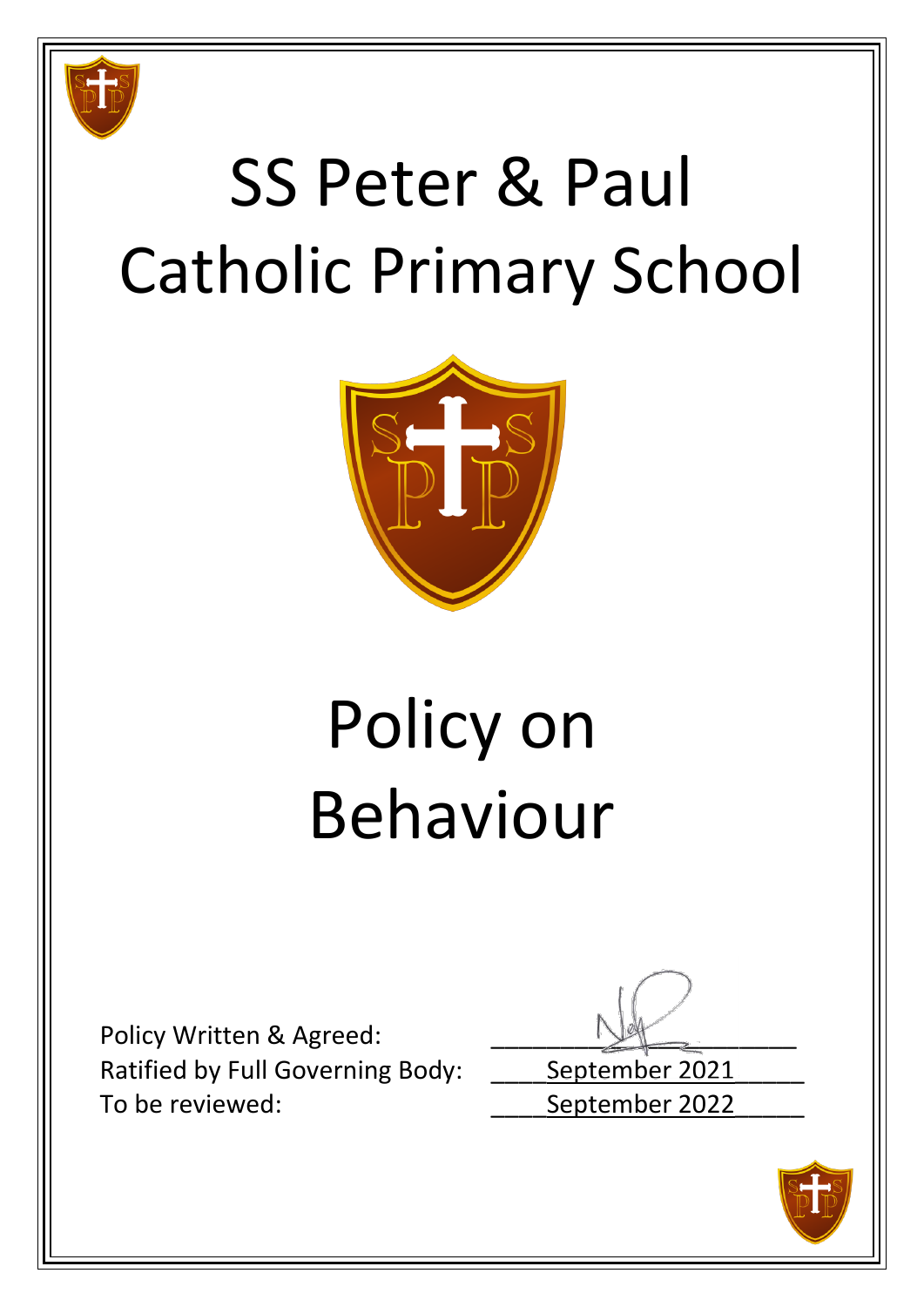## **SS Peter & Paul Whole School Policy on Behaviour**

This behaviour policy:-

- reflects the consensus of opinion of the whole staff;
- was discussed, written and agreed by the whole staff;
- has been approved by the Governing body.

The implementation and ownership of this policy is the responsibility of the whole staff.

The overall accountability and effectiveness of the policy will be the responsibility of the Head Teacher and Senior Leadership Team.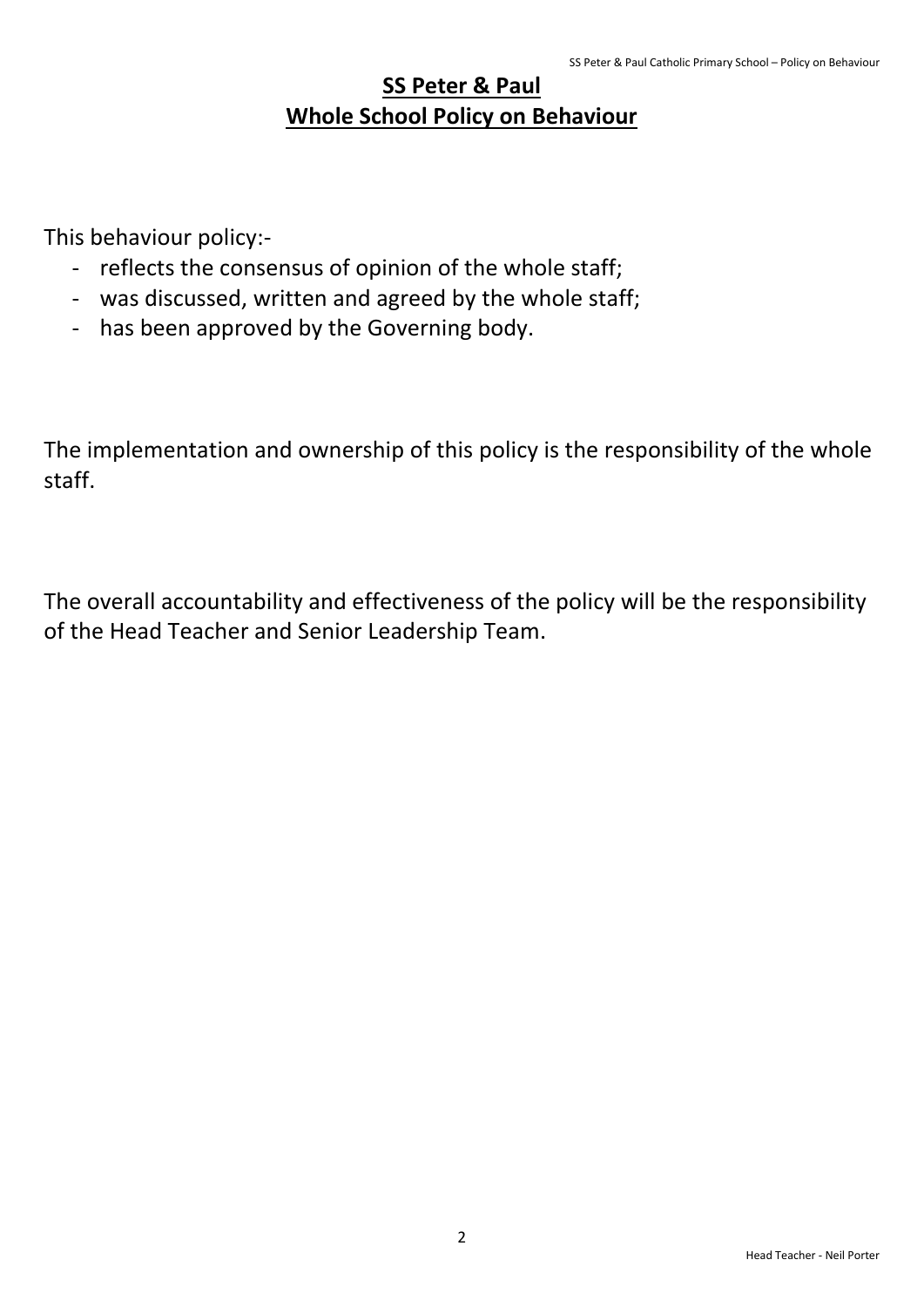At SS Peter & Paul Catholic Primary School we very high expectations of behaviour. We believe that good behaviour and the correct attitude to learning creates a successful environment providing a strong foundation for learning for both staff and pupils. As a Catholic school we regard every individual as unique and special in God's family. This behaviour policy is designed to support every member of our school, taking into account their unique and special nature as part of God's family, allowing every individual to succeed and thrive.

SS Peter & Paul Catholic Primary School believes that, in order to facilitate teaching and learning, acceptable behaviour must be demonstrated in all aspects of school life.

We are committed to:

- Promoting desired behaviour.
- Promoting self-esteem, self-discipline, proper regard for authority, and positive relationships based on mutual respect.
- Ensuring equality and fair treatment for all.
- Praising and rewarding good behaviour.
- Challenging and disciplining bad behaviour.
- Providing a safe environment, free from disruption, violence, discrimination, bullying and any form of harassment.
- Encouraging positive relationships with parents/carers/guardians.
- Developing relationships with our pupils to enable early intervention.
- A shared approach which involves pupils in the implementation of the school's policy and associated procedures.
- Promoting a culture of praise and encouragement in which all pupils can achieve.

#### $\mathbf{1}$ . **Key roles and responsibilities**

- 1.1. The governing body has overall responsibility for the implementation of this Behaviour Policy and the procedures of SS Peter & Paul Catholic Primary School.
- 1.2. The governing body has overall responsibility for ensuring that this Behaviour Policy, as written, does not discriminate on any grounds, including, but not limited to, ethnicity/national origin, culture, religion, gender, disability or sexual orientation.
- 1.3. The governing body has responsibility for handling complaints regarding this policy, as outlined in the school's Complaints Policy.
- 1.4. The Head Teacher will be responsible for the day-to-day implementation and management of this Behaviour Policy and the procedures of SS Peter & Paul Catholic Primary School.
- 1.5. Staff, including teachers, support staff and volunteers, will be responsible for following the policy and for ensuring pupils do so as well. They will also be responsible for ensuring the policy is implemented fairly and consistently.
- 1.6. Staff, including teachers, support staff and volunteers, will create a supportive and high quality learning environment, teaching positive behaviour for learning and implementing the agreed policy.
- 1.7. Parents and carers will be expected to take responsibility for the behaviour of their child/children inside and outside of school.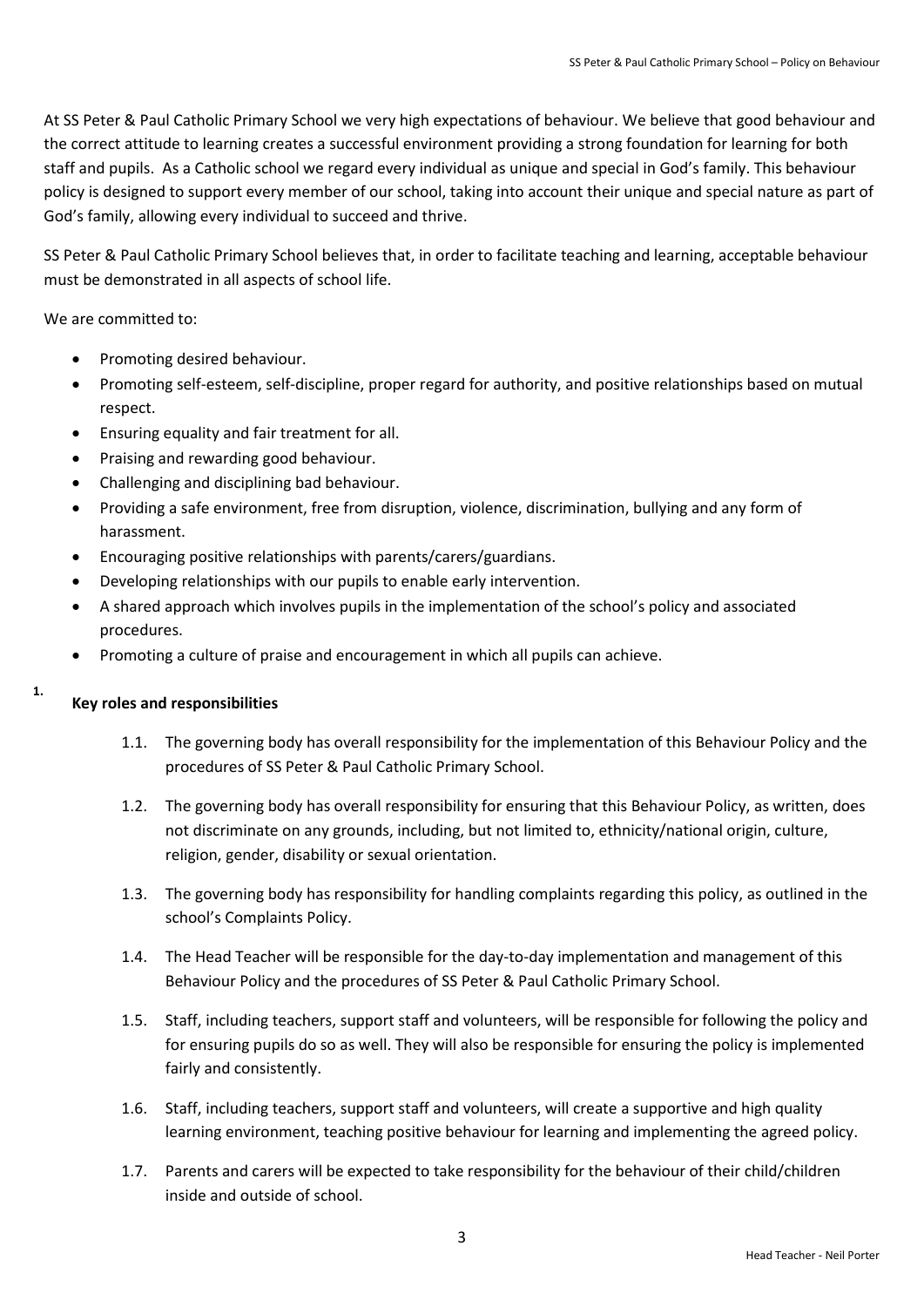- 1.8. Parents and carers will be expected to take responsibility for promoting positive behaviour for learning and modelling acceptable behaviour in the home.
- 1.9. Pupils are responsible for their own behaviour both inside school and out in the wider community.
- 1.10. Pupils are responsible for their social and learning environment and agree to report all undesirable behaviour to any member of staff (teacher, teaching assistant, lunchtime supervisor, office staff).

#### **Definitions**

- 2.1. SS Peter & Paul Catholic Primary School defines "serious unacceptable behaviour" as: any behaviour which may cause harm to oneself or others, damage the reputation of the school within the wider community, and/or any illegal behaviour, including, but not limited to:
	- Discrimination not giving equal respect to an individual on the basis of disability, gender, race, religion, age, sexuality and/or marital status.
	- Harassment behaviour towards others which is unwanted, offensive and affects the dignity of the individual or group of individuals.
	- Vexatious behaviour deliberately acting in a manner so as to cause annoyance or irritation.
	- Bullying a type of harassment which involves criticism, personal abuse or persistent actions which humiliate, intimidate, frighten or demean the individual.
	- Cyberbullying the use of electronic communication to bully a person, typically by sending messages of an intimidating or threatening nature.
	- Peer on Peer Abuse including online abuse/cyber-bullying and Harmful Sexual Behaviours.
	- Possession of legal or illegal drugs, alcohol or tobacco.
	- Arriving at school under the influence of drugs or alcohol.
	- Possession of banned items.
	- Truancy.
	- Smoking.
	- Refusing to comply with disciplinary sanctions.
	- Theft.
	- Swearing, racist remarks or threatening language.
	- Fighting or aggression.
	- Any other illegal behaviour.
- 2.2. SS Peter & Paul Catholic Primary School defines "low level unacceptable behaviour" as: behaviour which may disrupt the education of the perpetrator and/or other pupils, including, but not limited to:
	- Lateness
	- Low level disruption and talking in class
	- Failure to complete classwork
	- Rudeness
	- Lack of correct equipment
	- Refusing to complete homework, incomplete homework, or arriving at school without homework
	- Disruption on public transport
	- Use of mobile phones without permission
	- Graffiti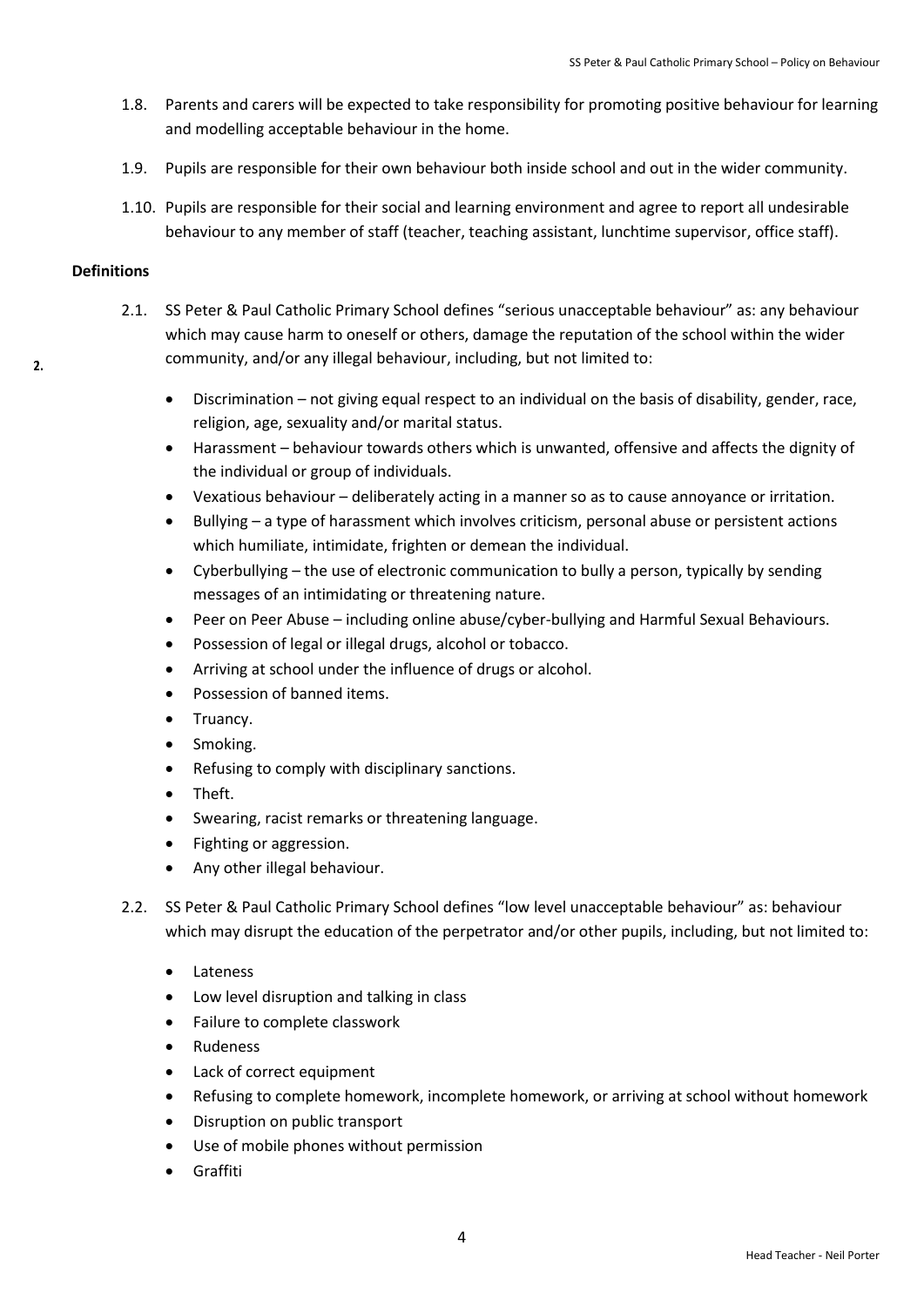2.3. "Unacceptable behaviour" may be escalated as "serious unacceptable behaviour" depending on the behaviour breach.

#### **Training of staff**

- 3.1. At SS Peter & Paul, we recognise that early intervention can prevent bad behaviour. As such, teachers will receive training in identifying potentially at-risk pupils.
- 3.2. Teachers and support staff will receive training on this Behaviour Policy as part of their new starter induction.
- 3.3. Teachers and support staff will receive regular and ongoing training as part of their development.

#### **Pupil expectations**

- 4.1. Pupils will be expected to follow the school Code of Conduct which requires pupils to:
	- Conduct themselves around the school premises in a safe, sensible and respectful manner.
	- Arrive to lessons on time and fully prepared.
	- Follow reasonable instructions given by the teacher.
	- Behave in a reasonable and polite manner towards all staff and pupils.
	- Show respect for the opinions and beliefs of others.
	- Complete classwork as requested.
	- Hand in homework at the time requested.
	- Report unacceptable behaviour.
	- Show respect for the school environment.

#### 4.2. **Rule for SS Peter & Paul School**

Jesus said, "Love one another as I have loved you."

We can do this by:-

- treating others as we wish to be treated
- always doing as we are asked by adults in school
- always showing respect to everyone and everything
- trying our best in everything we do

If we follow these rules OUR school will be a happy place to work and play in.

#### **Home School Agreement**

- 5.1. All parents/carers/guardians, pupils and teachers are required to read, agree and sign the Home School Agreement when they first join SS Peter & Paul Catholic Primary School.
- 5.2. The Home School Agreement outlines the school's expectations for all stakeholders and includes behavioural expectations.
- 5.3. The Home School Agreement will be given to all families at the start of each academic year to refresh memories of our expectations.

 $\mathbf{A}$ 

5.

 $\overline{a}$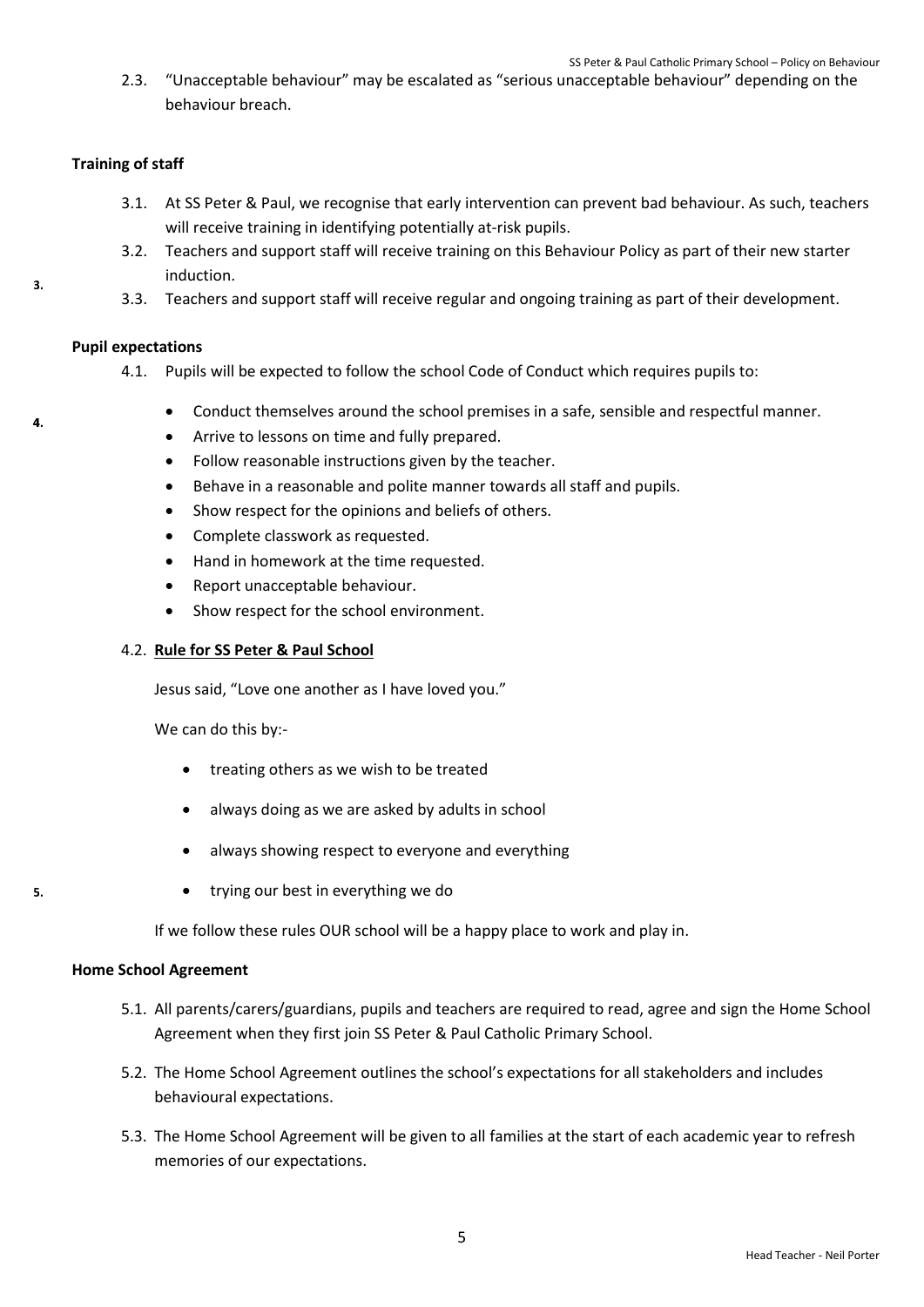### **Smoking and drug policy**

- 6.1. In accordance with Part 1 of the Health Act 2006, SS Peter & Paul is a smoke free environment. This includes all buildings, out-buildings, playgrounds, playing fields and sheltered areas.
- 6.2. Parents/carers/guardians, visitors and staff must not smoke on school grounds and should avoid smoking in front of pupils and/or encouraging pupils to smoke.
- 6.3. Pupils are not permitted to bring smoking materials or nicotine products to school. This includes, but is not limited to, cigarettes, e-cigarettes, lighters, matches or pipes.
- 6.4. In the interest of health and hygiene, we request that people refrain from smoking outside the school gates.
- 6.5. Pupils and staff are required to follow the school's Drug and Alcohol Policy.

### **Rewarding good behaviour**

- 7.1. At SS Peter & Paul we reward good work and good behaviour. Here are some of the ways that we show our appreciation for your good behaviour:-
	- $\checkmark$  Praise from the class teacher.
	- $\checkmark$  Superstar of the Day.
	- $\checkmark$  Star of the Week.
	- $\checkmark$  Class of the Week.
	- $\checkmark$  Whole Class Golden Time. (structured play/educational games)
	- $\checkmark$  Stamps, stickers, table points and house points.
	- $\checkmark$  Reward charts and Merit Award Certificates.
	- $\checkmark$  Celebration of good work and good behaviour in the Best Work Assembly each term.
	- $\checkmark$  Examples of good work displayed around the school.
	- $\checkmark$  Writer of the Year for both Key Stage One and Two.
	- $\checkmark$  Citizen of the Year for each class.
	- $\checkmark$  Positive comments written in report to parents each year, passed onto Secondary Schools.

### **Unacceptable behaviour**

- 8.1. Unacceptable behaviour will not be tolerated at SS Peter & Paul Catholic Primary School.
- 8.2. Breaking any of the rules laid out in the school Code of Conduct will lead to sanctions and disciplinary action.

#### **Sanctions**

- 9.1. There is no corporal punishment at SS Peter & Paul.
- 9.2. Where pupils display aggressive and/or threatening behaviour, or illegal activity discovered, SS Peter & Paul will not hesitate to contact the police.
- 9.3. Any pupil, staff member or visitor displaying aggressive and/or threatening behaviour will be removed from the premises.

6.

 $\overline{z}$ 

8.

 $\mathbf{q}$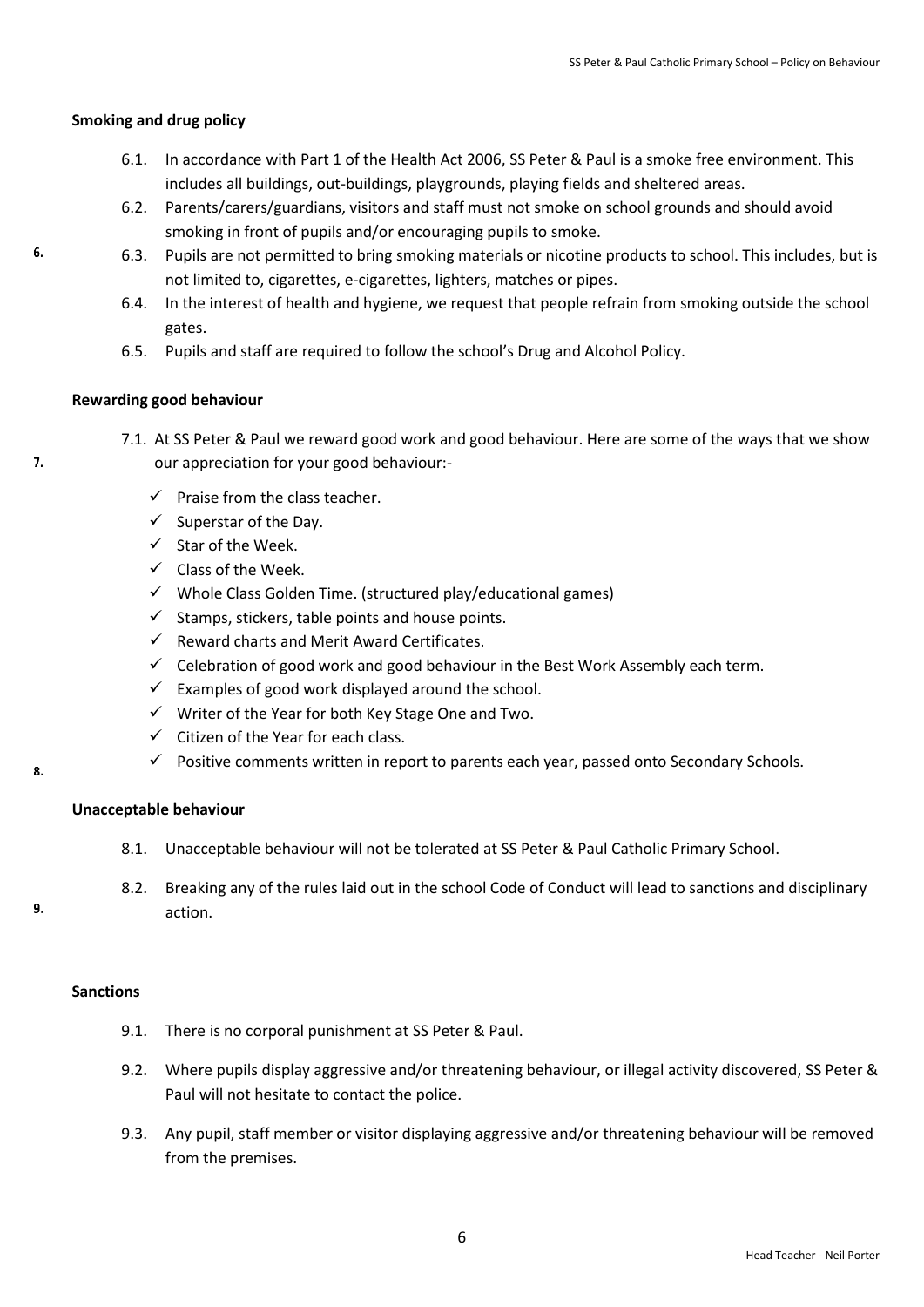9.4. We have clear guidelines in this behaviour policy for all staff to follow, which all children are aware of. These enable all children to be treated fairly and equally.

Each class operates a behavioural card system, visible in all classrooms, called "It's Good to be Green". It is assumed that all children will behave well and so they all start on a **Green Card**. If a child displays undesirable behaviour then the following sanctions will be issued:-

- Non-verbal warnings (eye contact or gestures).
- First verbal warning.
- Second verbal warnings resulting in a **Yellow Card** and 'Time out' within the classroom.
- Third verbal warning resulting in **Red Card** and loss of privileges (loss of Golden Time or Playtime detention) plus informal contact with parent at the end of the day when child is collected or a letter home.

## Second Yellow card in a **day** or Third Yellow card in a **week**

equals a **Red card** which will result in a detention and contact with the parents.

If the bad behaviour continues:-

- Final verbal warning resulting in 'Time out' with the Head teacher or Deputy Head teacher.
- Parents contacted formally and invited to come into school to discuss the bad behaviour and ways forward to ensure it doesn't continue.
- Formal written behaviour procedure introduced Children will be placed on an Individual Behaviour Plan (I.B.P) where the class teacher, parent, pupil, Behaviour Co-ordinator and member of Leadership team will set individual targets for the child. Parental approval will be sought but is not essential for this to proceed.

The following are incidences worthy of a warning which may lead to a yellow card:-

- Talking at times when they should be listening or learning.
- Being 'off task' and not doing what they are supposed to be doing.
- Throwing equipment around the classroom.
- Insulting other children and their family.
- Distracting others and stopping others from learning.
- Shouting out in lessons.
- Breaking a class or school rule.

In some circumstances, the above system of warnings would have to be by-passed if a child is in danger of hurting themselves or others. More serious breaches of discipline will be dealt with immediately by the Head teacher or Deputy Head teacher, where parents will be contacted immediately to discuss their child's bad behaviour.

If, after all these procedures, the problems persist then Governors will be asked to approve an exclusion from school. The exclusion can take the form of; **Suspension** from school, where a date will be fixed for the child to return and discussions between child, parent and Head teacher would take place, or; **Permanent Exclusion** from school, where the parent will have to find an alternative place to educate their child.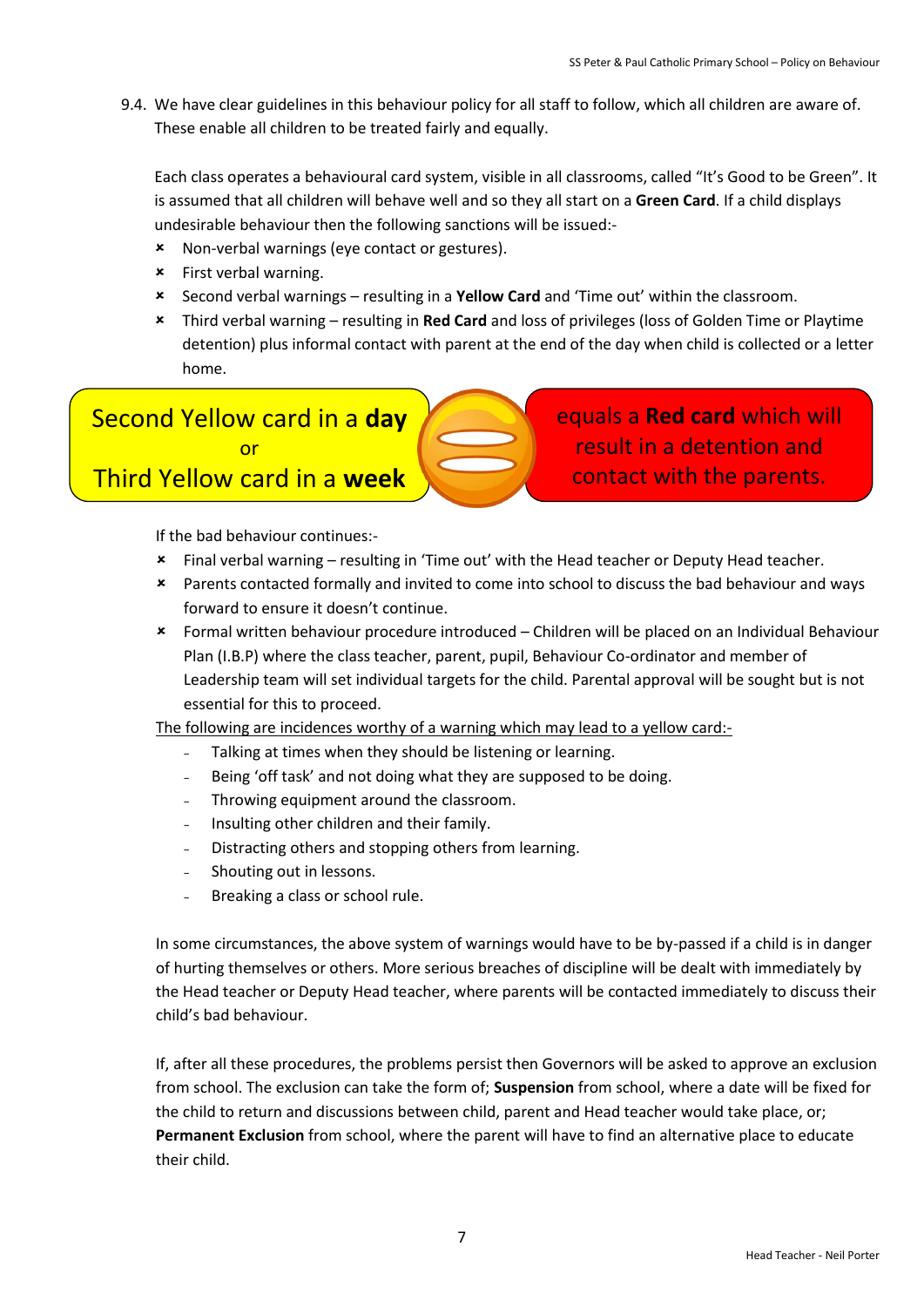We consider the following to be incidences of serious misbehaviour:-

- Preventing others from learning through bad behaviour.
- Persistent disruptiveness or disobedience.
- Peer on Peer Abuse including Cyber-Bullying and Harmful Sexual Behaviour.
- Serious defiance or insolence to any adult.
- Deliberate acts of physical violence or bullying.
- Foul language.
- Offensive remarks, including racist remarks.
- Wilful damage to property.
- Theft.

#### **Items banned from school premises**

10.1. Fire lighting equipment:

- 10.
- Matches, lighters, etc.
- 10.2. Drugs and smoking equipment:
	- Cigarettes
	- Tobacco
	- Cigarette papers
	- Electronic cigarettes (e-cigs)
	- Alcohol
	- Solvents
	- Any form of illegal drugs
	- Any other drugs, except medicines covered by the prescribed medicines procedure
- 10.3. Weapons and other dangerous implements or substances such as:
	- Knives
	- Razors
	- Catapults
	- Guns (including replicas and BB guns)
	- Laser pens
	- Knuckle dusters and studded arm bands
	- Whips or similar items
	- Pepper sprays and gas canisters
	- Fireworks
	- Dangerous chemicals
- 10.4. Other items:
	- Liquid correction fluid
	- Chewing gum
	- Caffeinated energy drinks
	- Offensive materials (i.e. pornographic, homophobic, racist etc.)
	- Aerosols including deodorant and hair spray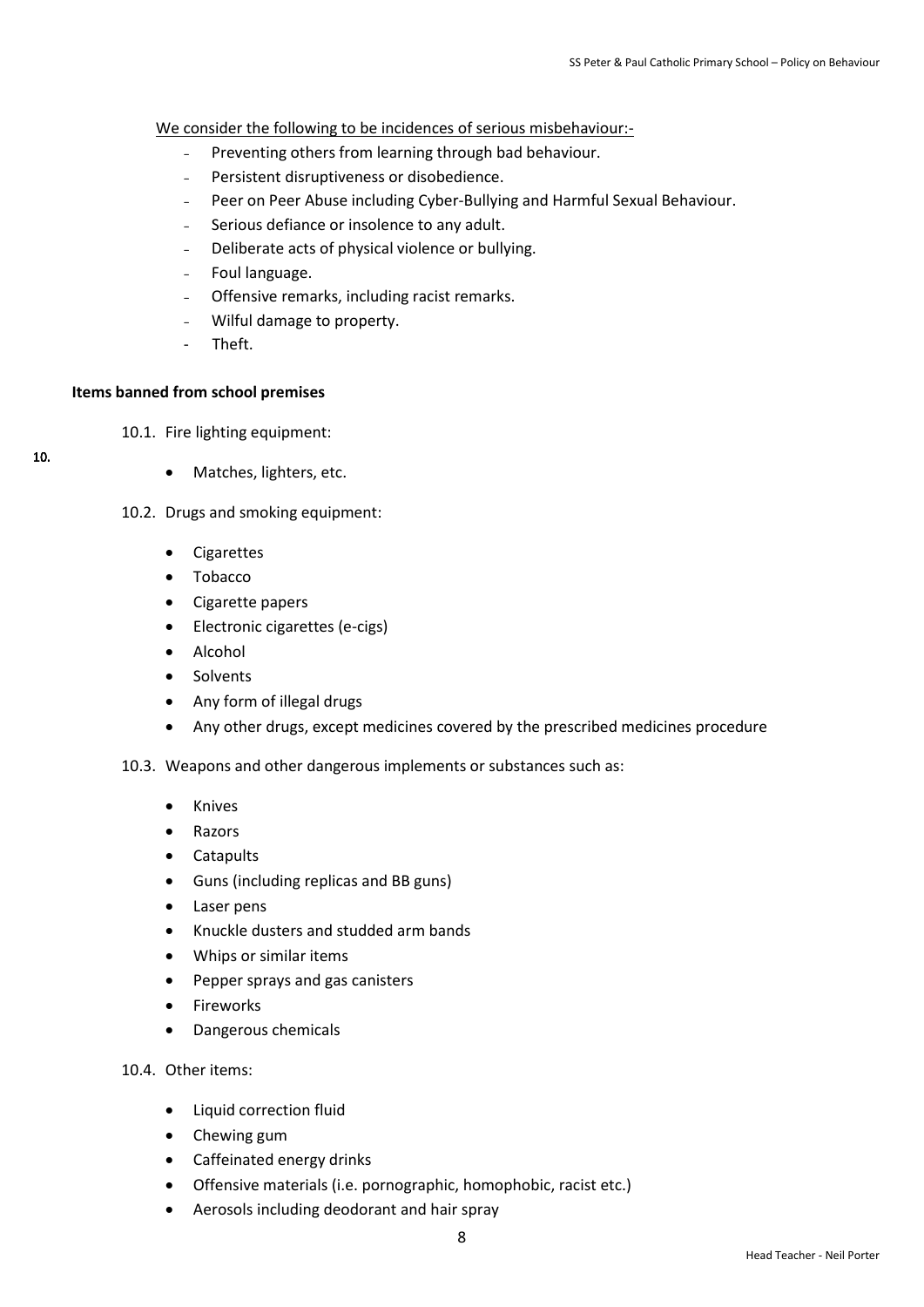#### **Searching**

11.

- 11.1. Staff members may use common law to search pupils, with their consent, for any item.
- 11.2. Staff members may ask any pupil to turn out their pockets.
- 11.3. Staff members may search any pupil's backpack or locker.
- 11.4. Under [Part 2, Section 2 of the Education Act 2011,](http://www.legislation.gov.uk/ukpga/2011/21/section/2/enacted) teachers are authorised by the headteacher to search for any prohibited item including, but not limited to, tobacco and cigarette papers, illegal drugs, and alcohol, without the consent of the pupil, provided that they have reasonable grounds for suspecting that the pupil is in possession of a prohibited item.
- 11.5. Searches will be conducted by a same-sex member of staff, with another same-sex staff member as a witness, unless there is a risk that serious harm will be caused to any person(s) if the search is not done immediately, and it is not practicable to summon another member of staff.
- 11.6. Staff members may instruct a pupil to remove outer clothing, including hats, scarves, boots and coats.
- 11.7. A pupil's possessions will only be searched in the presence of the pupil and another member of staff, unless there is a risk that serious harm will be caused to any person(s) if the search is not done immediately, and it is not practicable to summon another member of staff.
- 11.8. Staff members may use reasonable force, given the circumstances, when conducting a search for alcohol, illegal drugs or tobacco products.
- 11.9. Any staff member, except for security staff, may refuse to conduct a search.

#### $12<sub>2</sub>$ **Confiscation**

13.

- 12.1. A staff member carrying out a search can confiscate anything they have reasonable grounds to suspect is a prohibited item. This includes legal highs and other potentially harmful materials which cannot immediately be identified.
- 12.2. If necessary, the police will be called for the removal of the item/items.

#### **Outside school and the wider community**

- 13.1. SS Peter & Paul Catholic Primary School has developed a good reputation over the years.
- 13.2. Pupils at SS Peter & Paul must agree to represent the school in a positive manner.
- 13.3. The guidance laid out in the school Code of Conduct applies both inside school and out in the wider community, particularly if dressed in school uniform.
- 13.4. Complaints from members of the public about bad behaviour, by pupils from SS Peter & Paul, are taken very seriously and will be fully investigated.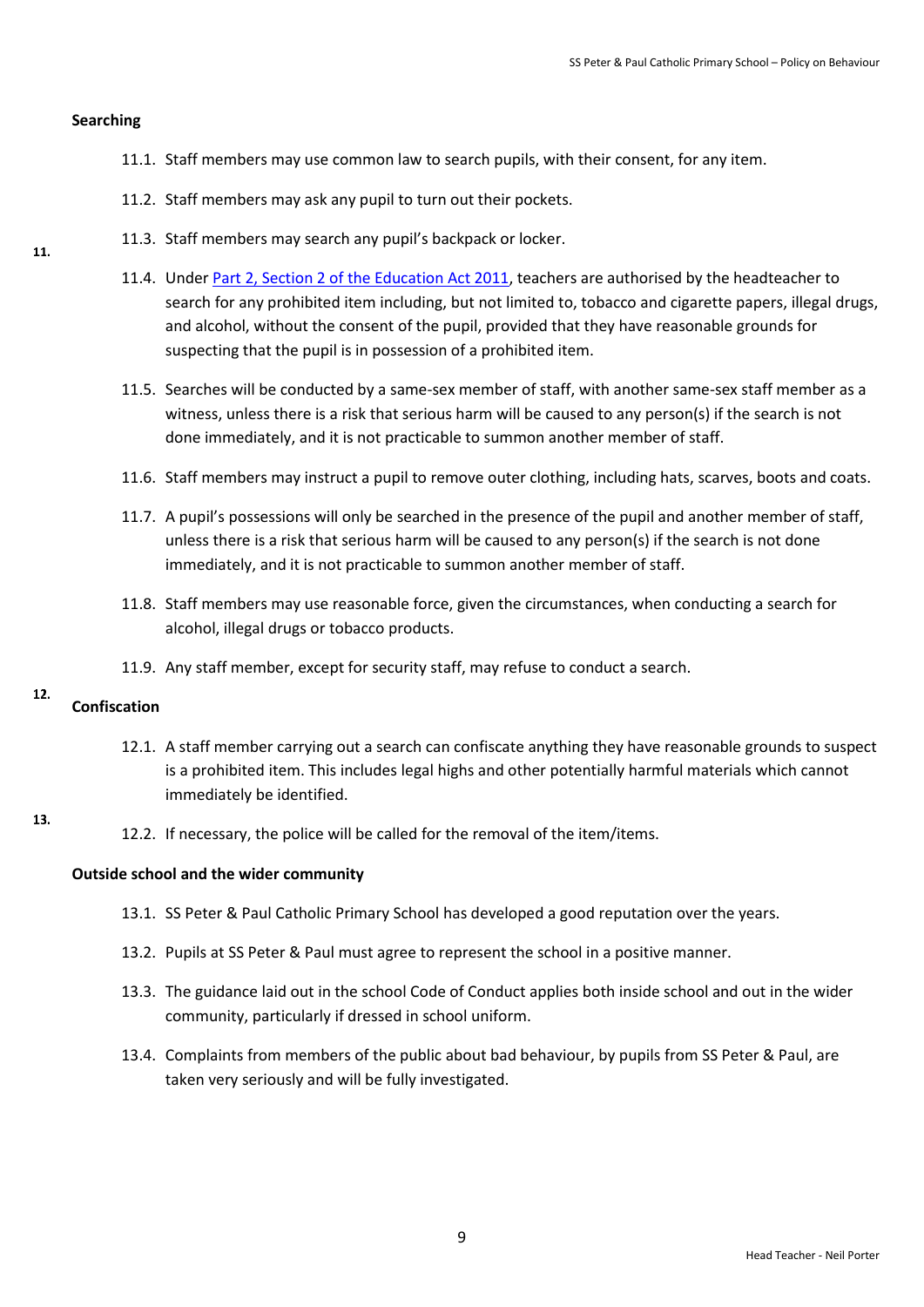#### **Controlled substances**

- 14.1. SS Peter & Paul Catholic Primary School has a zero tolerance policy on illegal drugs and legal highs.
- 14.2. Following the identification and confiscation of a controlled substance, the staff member will seal the sample in a plastic bag and include details of the date and time of the confiscation and any witness/witnesses present. A full incident report will be completed.
- 14.3. The staff member will store the sample in the lockable cabinet in the Head Teacher's office.
- 14.4. The incident will be reported to the police immediately. The police will then collect it and deal with it in line with their agreed protocols.
- 14.5. SS Peter & Paul will not hesitate to name the pupil from whom the drugs were taken to the police.
- 14.6. Any further measures will be undertaken in line with the school Safeguarding Policy.
- 14.7. Where controlled substances are found on school trips away from the school premises, the parents/carers/guardians of the pupil, as well as local police, will be notified.

#### **15. Exclusion**

14.

Although we will always strive to resolve behaviour problems using the strategies detailed in this policy, the school reserves the right to issue exclusions. These may take the form of:

- a) Temporary, fixed term exclusion. This could be for a lunchtime (classed as half a day), half a day or 1-5 days depending on the circumstances.
- b) Permanent exclusion for serious and/or persistent breaches of the behaviour policy.

If an exclusion is deemed necessary, parents will be notified in writing stating the reasons, when the exclusion is to take place and the duration. Parents are also notified of any right to appeal.

For all exclusions of 5 days or less, parents are required to keep the child off school and ensure that they complete work set for them by the school.

For exclusions longer than 5 days, the child will be accommodated at one of the schools in the St John Paul II Multi Academy from the start of the  $6<sup>th</sup>$  day.

Policy Written & Agreed: Ratified by Full Governing Body: September 2021 To be reviewed: To be reviewed: